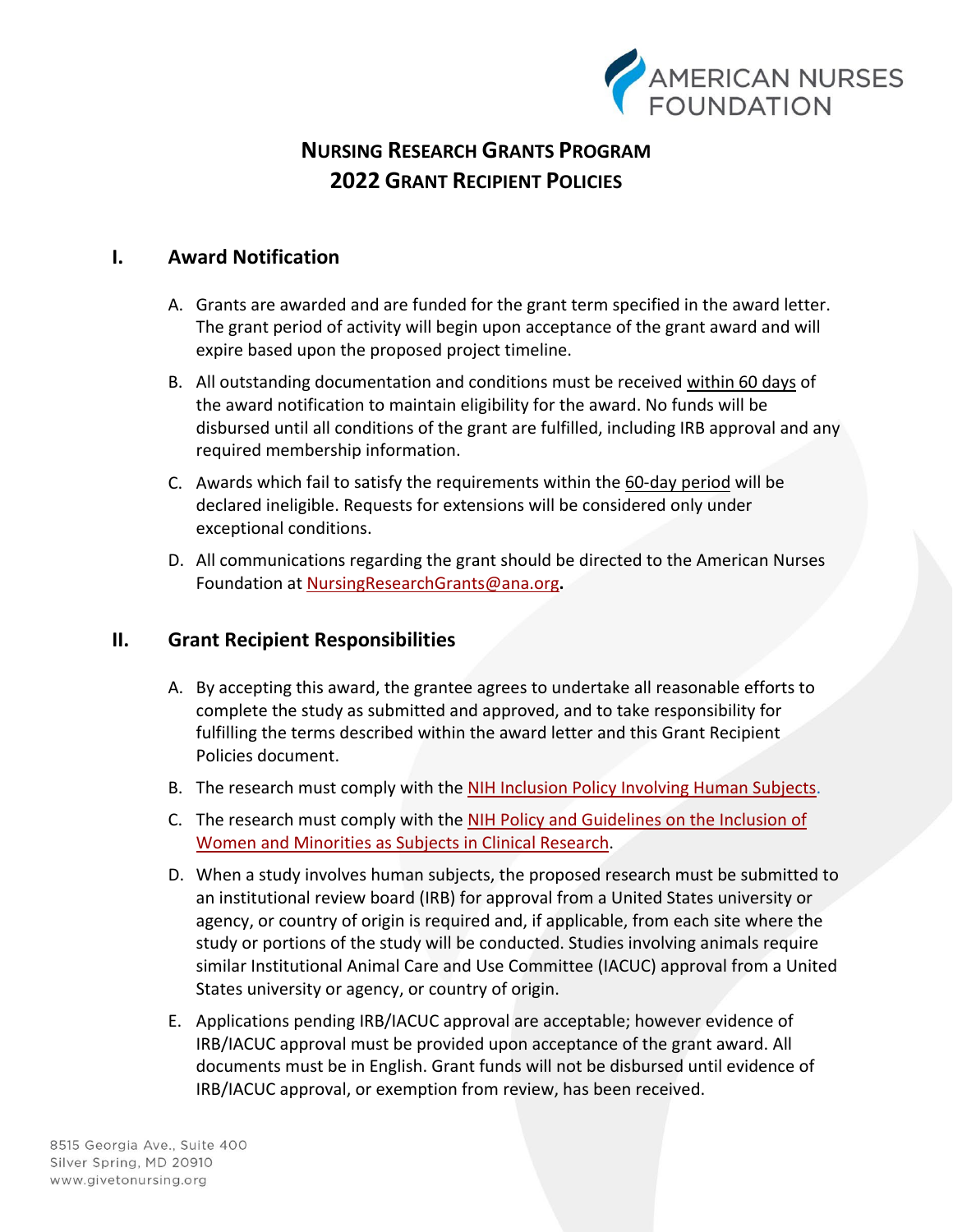- F. The recipient institution is responsible for the actions of its employees and other research collaborators, including third parties, involved in the proposed research. The recipient institution will inquire into and, if necessary, investigate and resolve promptly and fairly all instances of alleged or apparent research misconduct related to this sponsored research in accordance with federal regulations on research misconduct.
- G. The recipient institution must report promptly any incident of alleged or apparent research misconduct involving this sponsored research that it judges as warranting investigation and must advise of any decision to initiate an investigation. The recipient institution must also provide notice if it intends to close a case at the inquiry or investigation stage based on an admission of responsibility, settlement, or for any other reason.
- H. If a misconduct investigation has been initiated, the recipient institution must take any necessary steps, in addition to its normal and ongoing responsibilities under the grant, to protect human subjects, protect the scientific integrity of the project, provide reports, and ensure the proper expenditure of funds and continuation of the project during the investigation, if appropriate.
- I. In addition, American Nurses Foundation may withdraw approval of the principal investigator or other key personnel, disallow costs associated with the invalid or unreliable research, suspend, or terminate, in whole or in part, the grant award.
- J. If, for any reason, the grantee does not complete the project, the principal investigator must provide written notice within 30 days of study termination. Within 60 days of study termination, the grantee is required to complete the final narrative and financial report and return any unused funds as described in section VI.

## **III. Grant Extensions**

- A. The grantee may request a no-cost grant extension for no more than twelve (12) months. Only one extension will be granted for any study. The project must be completed, and all other requirements of the grant fulfilled by the end of the extension period.
- B. Any request for a no-cost extension must be made in writing to the Foundation's Nursing Research Grants program.
- C. All extension requests will be responded to in writing with approval and specific dates that constitute the new deadline.

## **IV. Grant Funds Administration**

A. Grants will be awarded to individual projects and the funds will be disbursed directly to the sponsoring institution for administration. Under no circumstances will more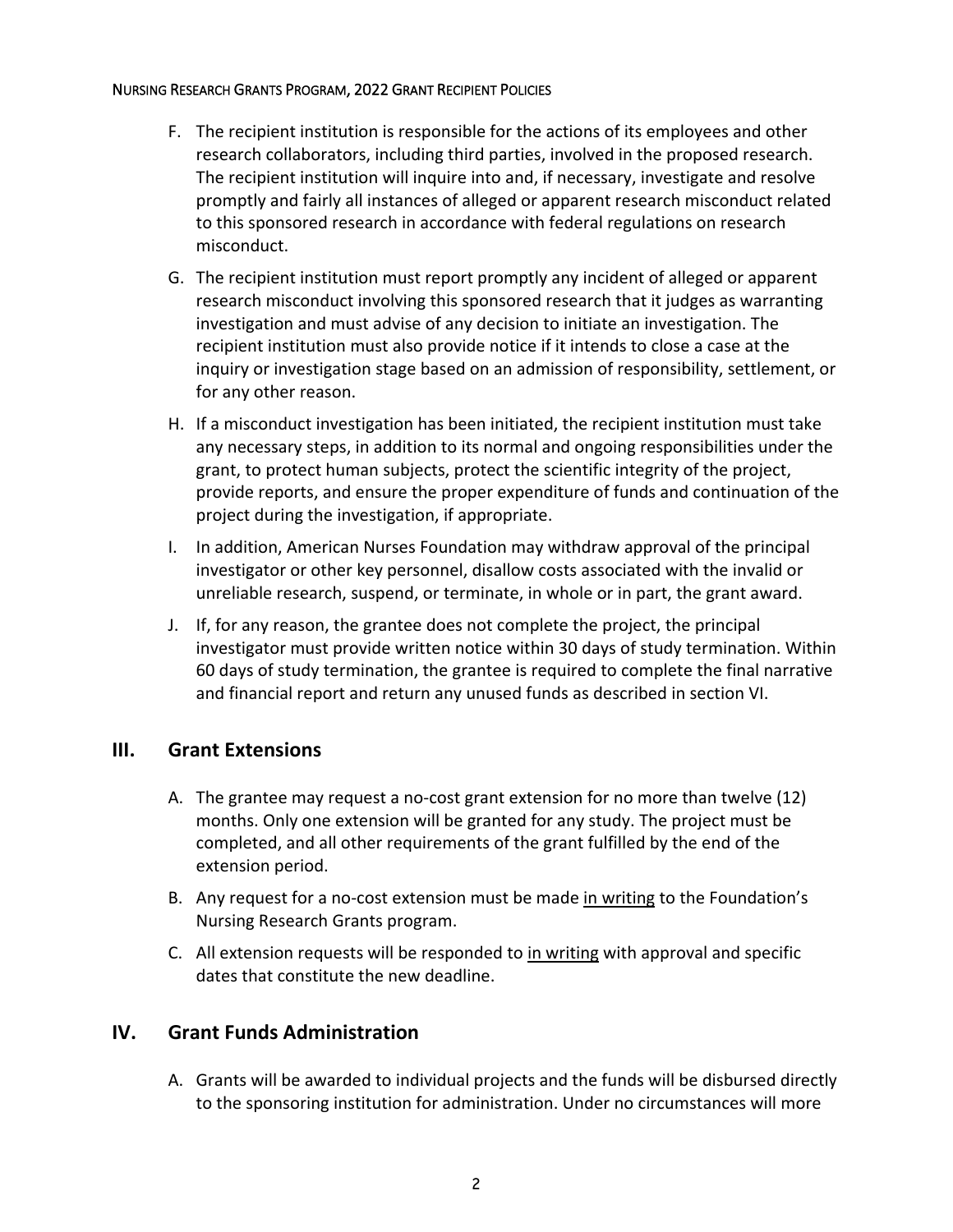than the approved proposal budget be awarded.

- B. Your project budget may include indirect cost rates that do not exceed 15% of the total requested budget, but this must be included as a line item in the proposed budget.
- C. The grant period of activity will begin upon acceptance of the grant award and will expire based upon the proposed project timeline. Expenses must be incurred within the grant period or a pre-approved no-cost extension. The Foundation will not consider requests or assume responsibility for any costs incurred prior to the award date.
- D. Upon acceptance of the award and the successful submission of all required documents, the American Nurses Foundation will make a payment to the grant awardee's sponsoring institution as specified in the grant agreement, less 10%. The 10% is withheld until submission of the final narrative and financial reports as described in section VI. The sponsoring institution must send a statement requesting any payment due with the final financial report.
- E. The distribution and expenditure of funds on the part of the sponsoring institution will be in accordance with standard accounting procedures.
- F. Unexpended funds will be returned to the Foundation when the funding period terminates.
- G. Permission may be granted to move funds from one budget category to another if no additional expense to the Foundation is involved. A written request for such change must be made to the Foundation's Nursing Research Grants program, and approval received, before use of those funds in the requested category. Adjustments of line-item expenses to purchase equipment in the latter stages of the grant period will not be permitted.
- H. The American Nurses Foundation may grant permission to transfer funds to a different sponsoring institution in the event of a change in the investigator's institutional affiliation. A written request should be directed to the Foundation's Nursing Research Grants program.

## **V. Allowable Expenses**

The proposal budget, inclusive of the categories of personnel, supplies, equipment, travel, and other, is the basis for the grant award. Expenses not essential to the conduct of the research are excluded.

- A. Prohibited Expenses
	- 1. Principal and Co-Investigator's salaries and/or benefits;
	- 2. Ongoing general operating expenses and/or existing deficits;
	- 3. Endowment contributions;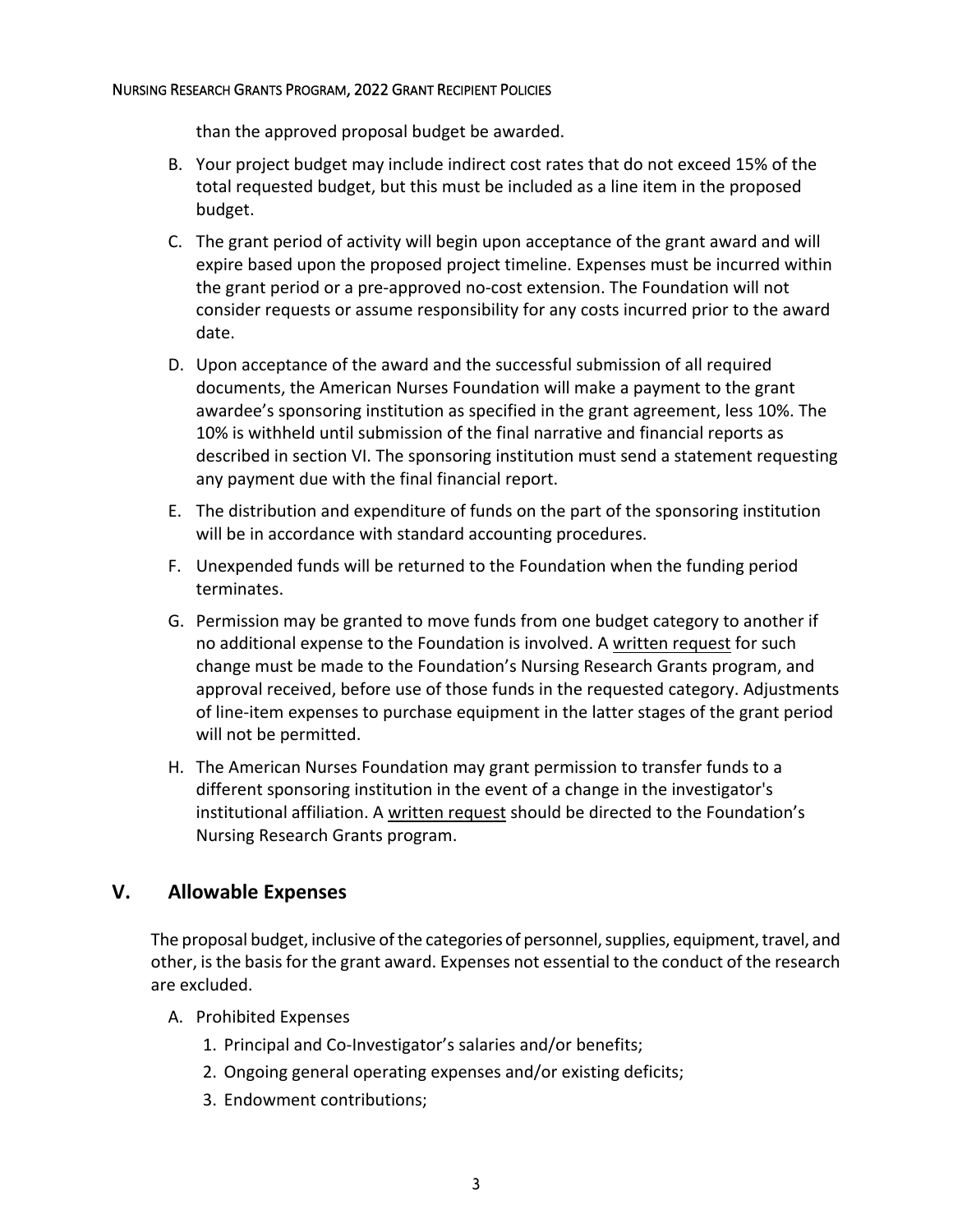- 4. Loans;
- 5. Purchase of personal computers, permanent equipment, facilities, or other capital costs, except as noted below; and
- 6. Educational assistance such as tuition, textbooks, or dissertation/thesis preparation.
- B. Funding is generally available for
	- 1. Salary support or consulting fees for other study personnel (e.g., technical, clerical, and other professional personnel, and consultants), noting each individual's role and percentage of effort (FTE). No consultant fees are permitted greater than \$1,000 per day.
	- 2. Institutional Review Board fees
	- 3. Consumable supplies and services
	- 4. Patient expenses/reimbursement for participation in the study
	- 5. Requests to purchase specialized equipment with a unit cost of more than \$500 will be considered. Justification for this expense must be documented. Supplies and equipment remain the property of the sponsoring institution at the close of the grant period.
	- 6. Travel to present project findings up to \$1,500 per co-investigator (no first or business class travel). Travel exceeding this range may be submitted for consideration and prior approval following completion of study to cover additional presentation opportunities that enhance dissemination of results. Travel should not exceed 20% of budget.
	- 7. Your project budget may include indirect cost rates that do not exceed 15% of the total requested budget.

Budget changes must be preapproved. A prior written request and justification must be directed to the American Nurses Foundation at [NursingResearchGrants@ana.org](mailto:NursingResearchGrants@ana.org) before any funds can be reallocated.

## **VI. Final Reports & Fund Disbursement**

Final narrative and financial reports are due within 60 days after the end of the grant period.

- A. Principal investigators are responsible for submitting:
	- 1. Final narrative report (15-20 pages). This report must include:
		- a) A one-page abstract summarizing the research and results;
		- b) A summary of the study results including statistical analysis, if applicable;
		- c) Preliminary conclusions;
		- d) A summary of all adverse events associated with execution of the study and documentation of IRB review of such adverse events;
		- e) A summary of all protocol modifications and documentation of IRB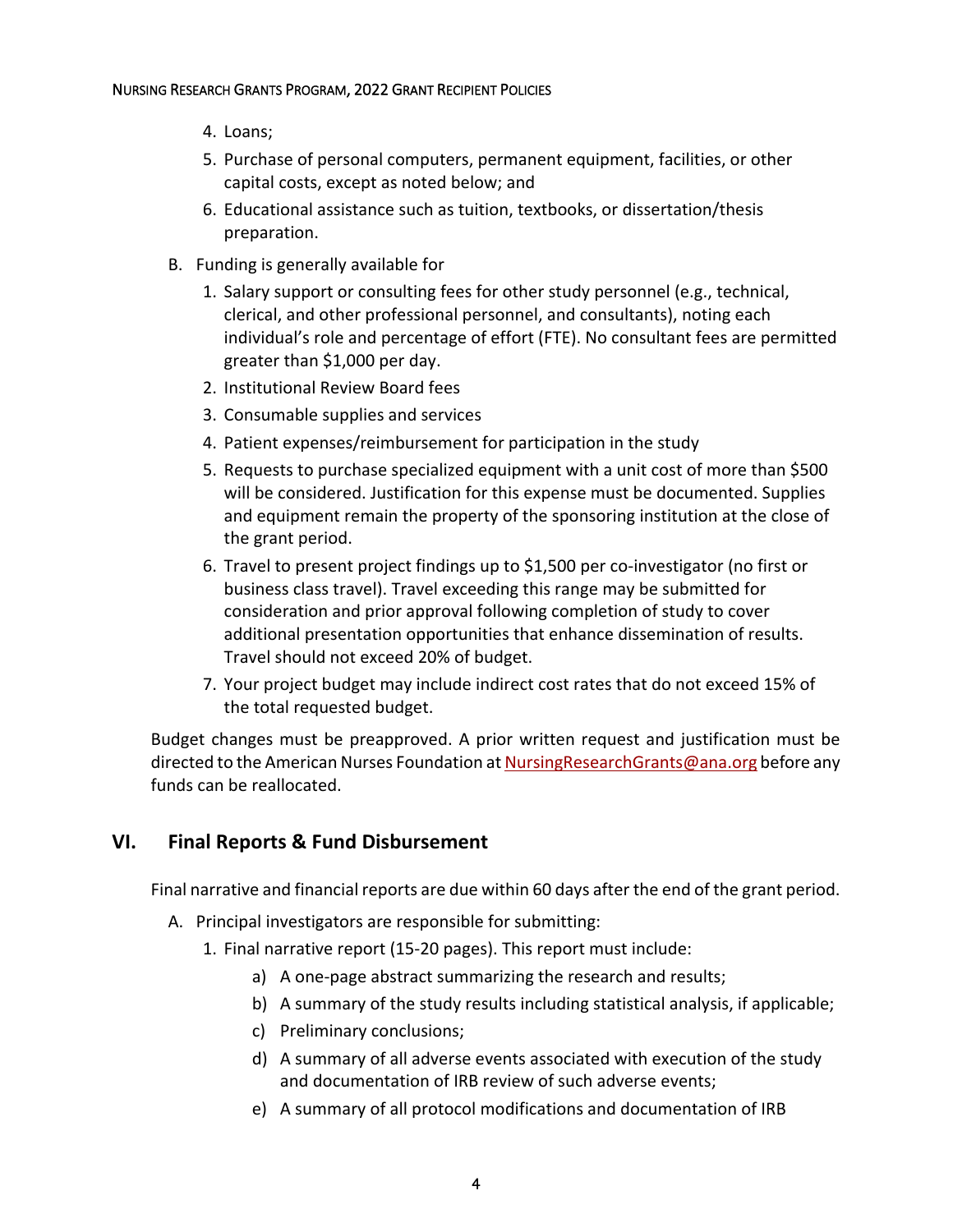review and approval of such modifications;

- f) Lessons learned, including barriers and facilitators;
- g) Implementation recommendations; and
- h) Specific plans for presentation and publication of the study findings.
- 2. Executive Summary (approximately 450 words), written in language suitable for a lay person, that answers the questions: *Why is this research important? What did the study reveal? How will the results be implemented, or recommendations for next steps in the work?* This document will not be considered confidential in accordance with section VII.
- B. It is the responsibility of the sponsoring institution administering the grant funds to submit a final financial report.
	- 1. The financial report must agree with the original or revised budget submitted by the principal investigator.
	- 2. This report must include a complete and full accounting of the expenditure of grant funds related to the execution of the study.
	- 3. The sponsoring institution must send a statement requesting any outstanding balance due with the financial report.
	- 4. In the event that the principal investigator has not expended the full award, the sponsoring institution must include a check payable to the American Nurses Foundation in the amount of the total unexpended funds.
- C. Upon receipt of the final narrative and financial reports, along with a statement requesting any amount to be settled, the Foundation will release the remaining balance to the sponsoring institution.
- D. Supplies, items with a unit cost of less than \$500, remain the property of the sponsoring institution at the close of the grant period.
- E. Requests to purchase equipment and software with a unit cost of more than \$500 and the ownership of such equipment at the end of the grant period will be assessed on a case-by-case basis.
- F. Recipients that fail to meet reporting deadlines may jeopardize their future good standing with the American Nurses Foundation and if no communication is received within 60 days of the expired deadline, their award file may be closed.

## **VII. Publications**

- A. Publications resulting from the grant must acknowledge the funding and donor organizations from the American Nurses Foundation as described in the award letter.
	- 1. Grant recipients will be known as "scholars" of the funder contributing funds for the grant, when applicable, and all publications and publicity must reflect that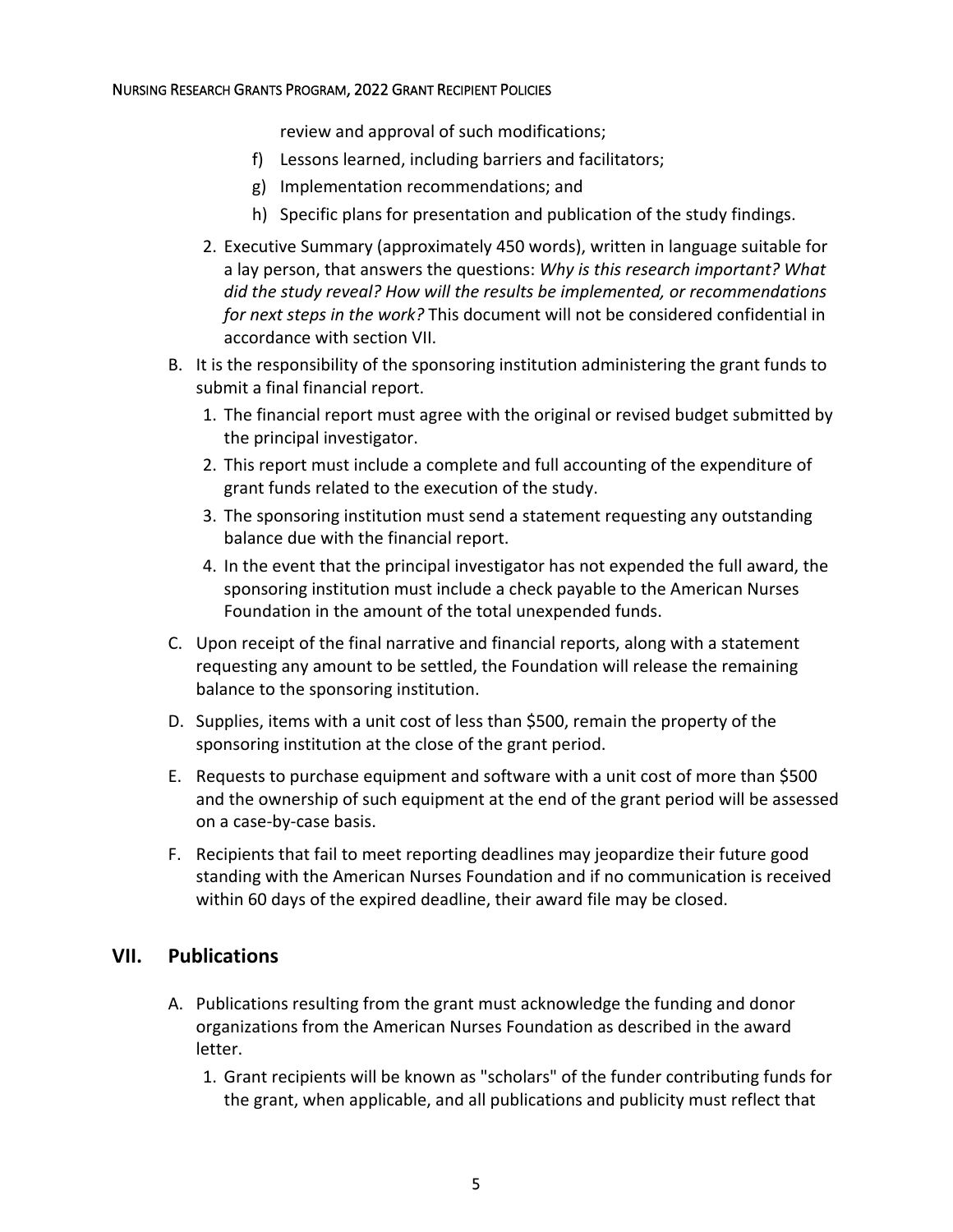title and acknowledge the American Nurses Foundation. e.g., "the CALNOC Scholar of the American Nurses Foundation."

B. Scholars are expected to comply with specific expectations of their individual funders, as appropriate, such as submitting their findings to their respective funders for publication or presenting their findings at one of the funder's meetings when possible.

The 450-word executive summary submitted by each applicant is not considered confidential after funding is received. The Foundation may share on its website and through various other communication vehicles, and seek publication of, the abstracts and executive summary of any funded proposals.

- C. The principal investigator will provide the Foundation with a reprint of any publication resulting from the research.
- D. The Foundation may wish to publicize portions of any or all reports, documents and materials developed in the course of the research and will do so only with the permission of the principal investigator.

## **VIII. Copyright**

- A. The copyright in any and all reports, documents, and materials developed in the course of the research ("Materials") shall vest in the respective investigators or sponsoring institutions, who may copyright and publish the Materials, consistent with the sponsoring institution's policies, provided that the following conditions are met:
	- 1. Any Publication contains a notice that the research was supported in whole or in part by a grant from the American Nurses Foundation.
	- 2. The American Nurses Foundation is granted a royalty-free, nonexclusive, irrevocable license to use and/or reproduce the Materials and to translate them, or publish them, either directly or through assignees or sublicenses.

## **IX. Patents**

- A. In the event that any inventions, ideas, devices, improvements, contrivances, systems, and/or processes ("Inventions") are made or conceived in the course of the research, the investigator may file patent applications, provided that the following conditions are met:
	- 1. The Inventions are promptly reported to the American Nurses Foundation.
	- 2. The patent application includes a statement in the first paragraph of the specification that the Invention was made in the course of research supported in whole or in part by a grant from the American Nurses Foundation.
	- 3. The American Nurses Foundation is granted a royalty-free, nonexclusive,